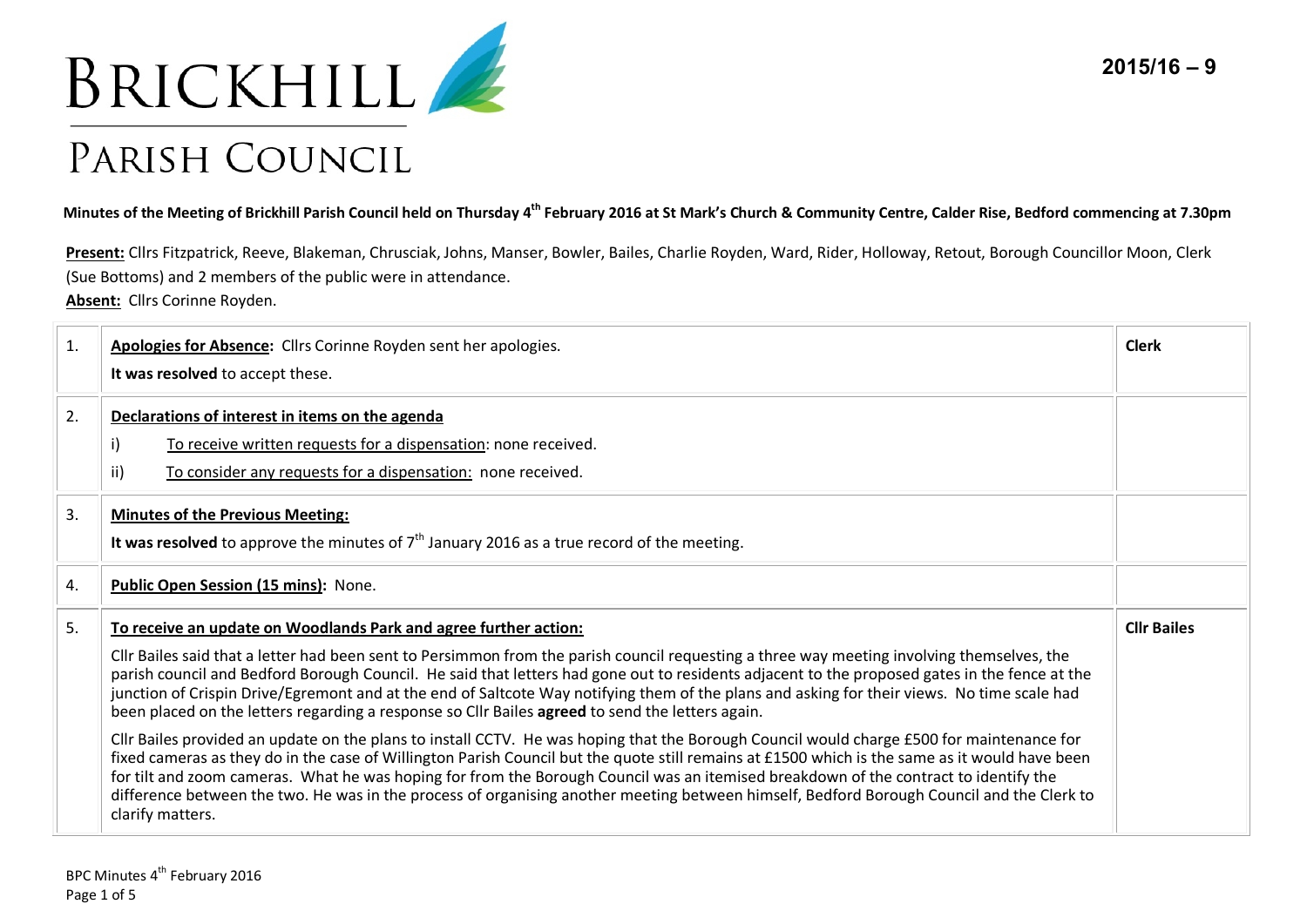| 6. | To consider and agree action regarding the emergency service access at Westrope Way:                                                                                                                                                                                                                                                                                                                                                           |                                                                       |  |  |
|----|------------------------------------------------------------------------------------------------------------------------------------------------------------------------------------------------------------------------------------------------------------------------------------------------------------------------------------------------------------------------------------------------------------------------------------------------|-----------------------------------------------------------------------|--|--|
|    | Cllr Bailes raised concerns about vehicles in Westrope Way parking across the gate and also cars parked on the Ashmead Road side restricting<br>access. There was some confusion if the barrier was to enable emergency access or if the original intention was for buses to access Woodlands<br>Park through that route. Cllr Royden agreed to investigate.                                                                                   | <b>Cllr Royden</b>                                                    |  |  |
|    | There had been issues with at least one car accessing Ashmead Road from this entrance by driving over the grass. Cllr Royden said that a<br>bollard was to be installed shortly.                                                                                                                                                                                                                                                               |                                                                       |  |  |
| 7. | To agree action with regards the pond adjacent to Rooksmead:                                                                                                                                                                                                                                                                                                                                                                                   |                                                                       |  |  |
|    | The Clerk reported that a meeting took place involving herself, Simon Fisher (Bedford Borough Council) and Ed Green (The Conservation<br>Volunteers). The suggestion was to remove some of the self-seeded trees and prune back others to reduce leaf mould in the pond, to remove<br>some of the vegetation and to consider bulb planting etc.                                                                                                |                                                                       |  |  |
|    | Discussion also took place about the installation of an information board.                                                                                                                                                                                                                                                                                                                                                                     |                                                                       |  |  |
|    | The installation of a fountain would be dependent on how low water levels fell in the pond during the Summer months.                                                                                                                                                                                                                                                                                                                           |                                                                       |  |  |
|    | Cllr Royden said that in discussion with Paul Pace and Simon Fisher from the Borough Council, the pond is heavily silted and dredging it will be<br>quite costly. The pond will need lining and the installation of a fountain would help aerate the pond. Following questions about the effect of a<br>fountain on the biodiversity of the pond, Cllr Royden said that there was evidence that such a feature could improve the biodiversity. |                                                                       |  |  |
|    | Cllr Johns said that in speaking to local residents, some supported improvements to the pond whilst others felt it was fine as it was. Cllr<br>Royden said that he and Cllr Rider had allocated £15,000 of ward funding to the project and were seeking support of the parish council to<br>commit some of its funds.                                                                                                                          |                                                                       |  |  |
|    | It was resolved that further consideration would be given once costing for the project had been received.                                                                                                                                                                                                                                                                                                                                      |                                                                       |  |  |
|    | Cllr Chrusciak suggested that consideration be given to the installation of a path to the pond.                                                                                                                                                                                                                                                                                                                                                |                                                                       |  |  |
| 8. | To consider the intention to undertake a NDP and agree action:                                                                                                                                                                                                                                                                                                                                                                                 |                                                                       |  |  |
|    | Following discussion, it was resolved that Cllr Chrusciak would write an article for the newsletter to say that the parish council was considering<br>undertaking a NDP, explaining what a NDP was and inviting interested residents to a meeting on the 2 <sup>nd</sup> March 7pm-9pm in the Biffa Room at<br>St Mark's.                                                                                                                      | <b>Cllrs Chrusciak,</b><br>Retout,<br><b>Fitzpatrick and</b><br>Johns |  |  |
|    | Cllrs Fitzpatrick, Retout and Johns would be interested in attending a workshop at the Borough Council on NDP.                                                                                                                                                                                                                                                                                                                                 |                                                                       |  |  |
|    | The Clerk would forward their details.                                                                                                                                                                                                                                                                                                                                                                                                         |                                                                       |  |  |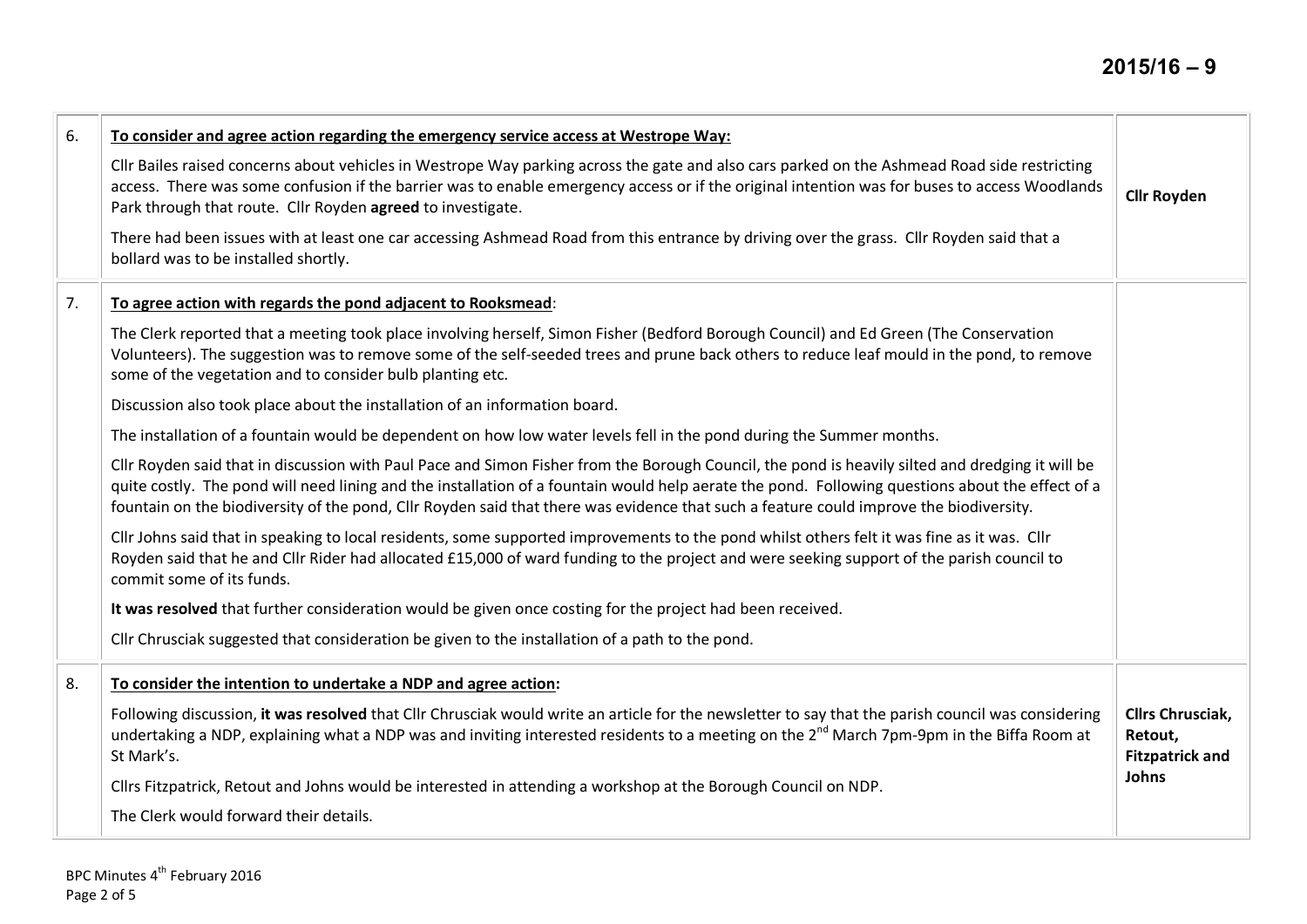## 9. **Financial Matters:**

i) To approve bank reconciliations and any accounts for payment**: It was resolved** to approve the bank reconciliations and the accounts for payment listed below:

| Payee Name                        |   | <b>Amount Paid</b> | <b>Transaction Detail</b>  |
|-----------------------------------|---|--------------------|----------------------------|
| Bedford Borough Council           | £ | 3,284.30           | Salaries January           |
| Bedford Borough Council           | £ | 343.42             | <b>Waveney Green</b>       |
| S Bottoms                         | £ | 29.52              | Refreshments and Stamps    |
| <b>British Telecom</b>            | £ | 88.50              | <b>Broadband Charges</b>   |
| iThink Telecom                    | £ | 14.82              | <b>Telephone Charges</b>   |
| Aasem Chaudry                     | £ | 56.00              | Plot Refund                |
| Bedford Borough Council           | £ | 299.36             | Recharge of Election Costs |
| S Bottoms                         | £ | 37.99              | Replacement Telephone      |
| St Marks Church Community Centre  | £ | 7.00               | <b>Hall Hire</b>           |
| <b>Brickhill Community Centre</b> | £ | 565.00             | <b>Office Rent</b>         |
| <b>Brickhill Community Centre</b> | £ | 22.50              | <b>Hall Hire</b>           |
| <b>SLCC</b>                       | £ | 200.00             | Subscriptions              |
| S Bottoms                         | £ | 71.28              | Stamps                     |
| St Marks Church Community Centre  | £ | 22.50              | <b>Hall Hire</b>           |
| <b>Total Payments</b>             | £ | 5,042.19           |                            |

ii) To consider the appointment of the internal auditor: **It was resolved** to appoint Gill Wiggs as internal auditor and to accept her increase in charges from £85 to £135.

iii) The future of external audit for smaller authorities: **It was resolved** to opt-in and allow the body which has taken over from the Audit Commission, the Smaller Authorities' Audit Appointments Ltd to appoint external auditors on our behalf.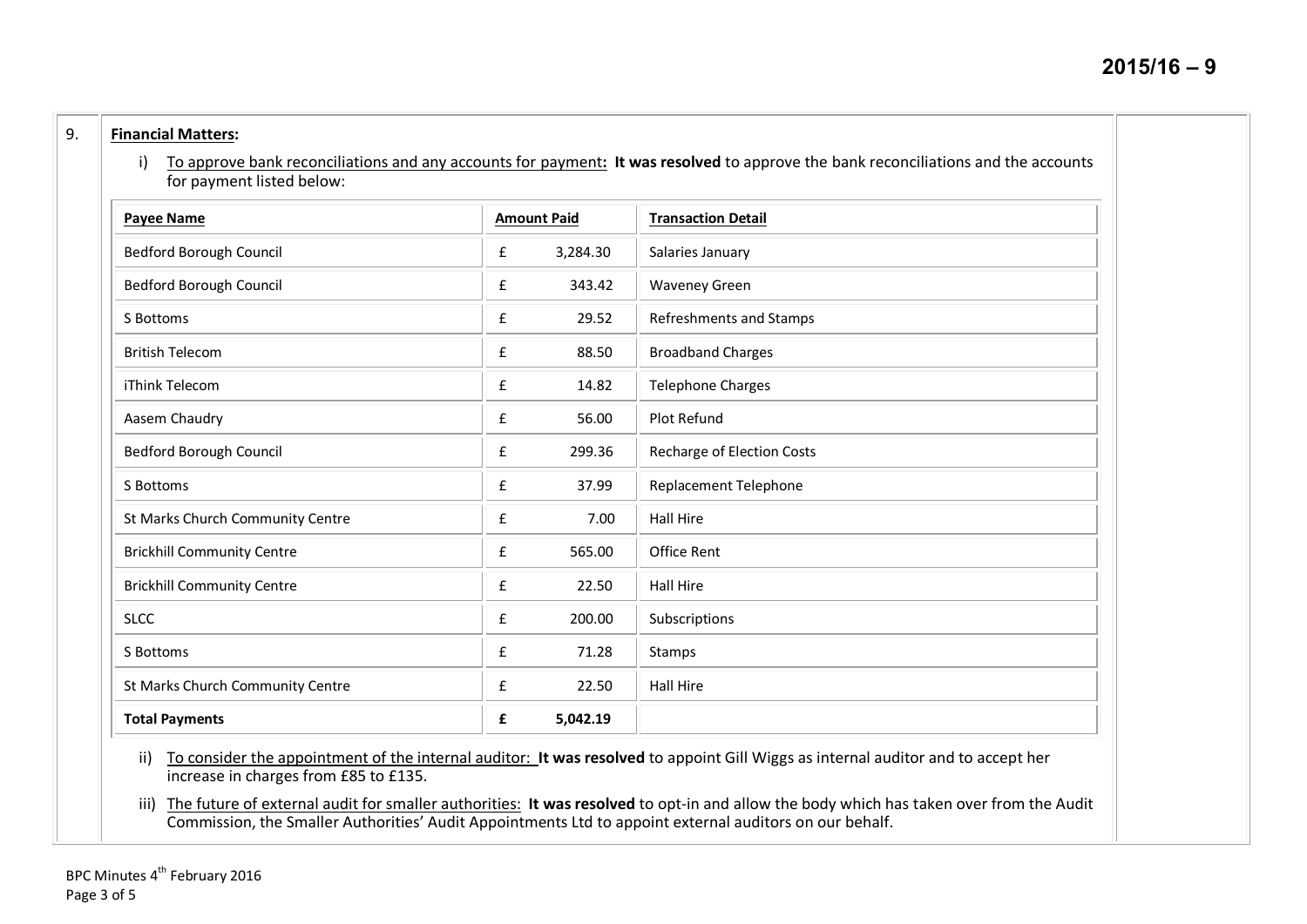| 10. | To receive an update re: vehicle sales and impact on parking in the Larkway area and agree action:                                                                                                                                                                                                                                                                                                                                                                                                                                 |                    |  |  |
|-----|------------------------------------------------------------------------------------------------------------------------------------------------------------------------------------------------------------------------------------------------------------------------------------------------------------------------------------------------------------------------------------------------------------------------------------------------------------------------------------------------------------------------------------|--------------------|--|--|
|     | The Clerk reported correspondence from the Enforcement Officer at Bedford Borough Council of the intention to pursue a prosecution<br>following his observing activity at the address which demonstrated a failure to comply with the enforcement notice.                                                                                                                                                                                                                                                                          | <b>Cllr Royden</b> |  |  |
|     | Cllr Royden reported that a number of local residents had attended the latest Community Safety Forum and came away from that meeting<br>feeling that the Borough Council are doing all they can to support them in this matter.                                                                                                                                                                                                                                                                                                    |                    |  |  |
|     | Cllr Chrusciak suggested that Cllr Royden advise the Borough Planning Department to inform the resident concern of the intention to interview<br>the witness to the relevant activity under caution as they were intending to take action under the Proceeds of Crime Act.                                                                                                                                                                                                                                                         |                    |  |  |
| 11. | To consider parking problems at St Thomas More Upper School and agree action:                                                                                                                                                                                                                                                                                                                                                                                                                                                      |                    |  |  |
|     | Cllr Blakeman reported that he had originally written to the head teacher in June 2015, again in October and more recently on the $17th$ January<br>this year asking for an update on the concerns raised and a way forward. Cllr Chrusciak said that failure to undertake annual surveys for at<br>least five years after the publication of the travel plan was in breach of a condition of the planning approval to the application (13/01326) to<br>increase by 20 the number of car parking spaces within the school grounds. | <b>Clerk</b>       |  |  |
|     | It was agreed that the Clerk should draft a letter to the head teacher expressing disappointment in the lack of response following the earlier<br>correspondence. She should also write to Paul Rowland at the Planning Department to establish whether the school has submitted any annual<br>reports since the travel plan was written in December 2013. Both draft letters were to be sent to Cllr Chrusciak prior to sending on to the<br>relevant persons.                                                                    |                    |  |  |
| 12. | To note the latest position regarding a Community Governance Review with regards the boundaries between Brickhill and Clapham:                                                                                                                                                                                                                                                                                                                                                                                                     |                    |  |  |
|     | The Clerk reported that she had received correspondence from Helen Fudge, Director of the company commissioned by the Borough Council<br>to undertake the preparatory work. She has informed the parish council that the CGR draft terms of reference are due to be submitted to the<br>Borough Council's Finance and General Purposes Committee on Tuesday 8 <sup>th</sup> March. She will be in touch with the parish council about local<br>considerations shortly.                                                             |                    |  |  |
| 13. | To receive a report from the Borough Councillors:                                                                                                                                                                                                                                                                                                                                                                                                                                                                                  |                    |  |  |
|     | Cllr Royden congratulated the Borough Council councillors of all political parties who came together at the beginning of February and voted<br>unanimously on a budget for how the Borough Council would spend its money for the next year. Unfortunately despite having already made<br>81 million pounds worth of cuts since becoming a unitary authority, the Borough Council is now having to make another 25 million pounds<br>worth of cuts.                                                                                 |                    |  |  |
|     | Within Brickhill, the gritting lorry is now going beyond the first roundabout in Ashmead Road and gritting Woodlands Park, Cllr Moon has<br>signed off the installation of double yellow lines at some junctions on Woodlands Park, following complaints about dog fouling, the portable<br>CCTV camera is to be relocated in the roads around Scott Lower School.                                                                                                                                                                 |                    |  |  |
|     | Cllr Royden noted the amount of litter he and Cllr Corinne Royden had collected from around the football pitch. Bedford Borough Council are                                                                                                                                                                                                                                                                                                                                                                                        |                    |  |  |